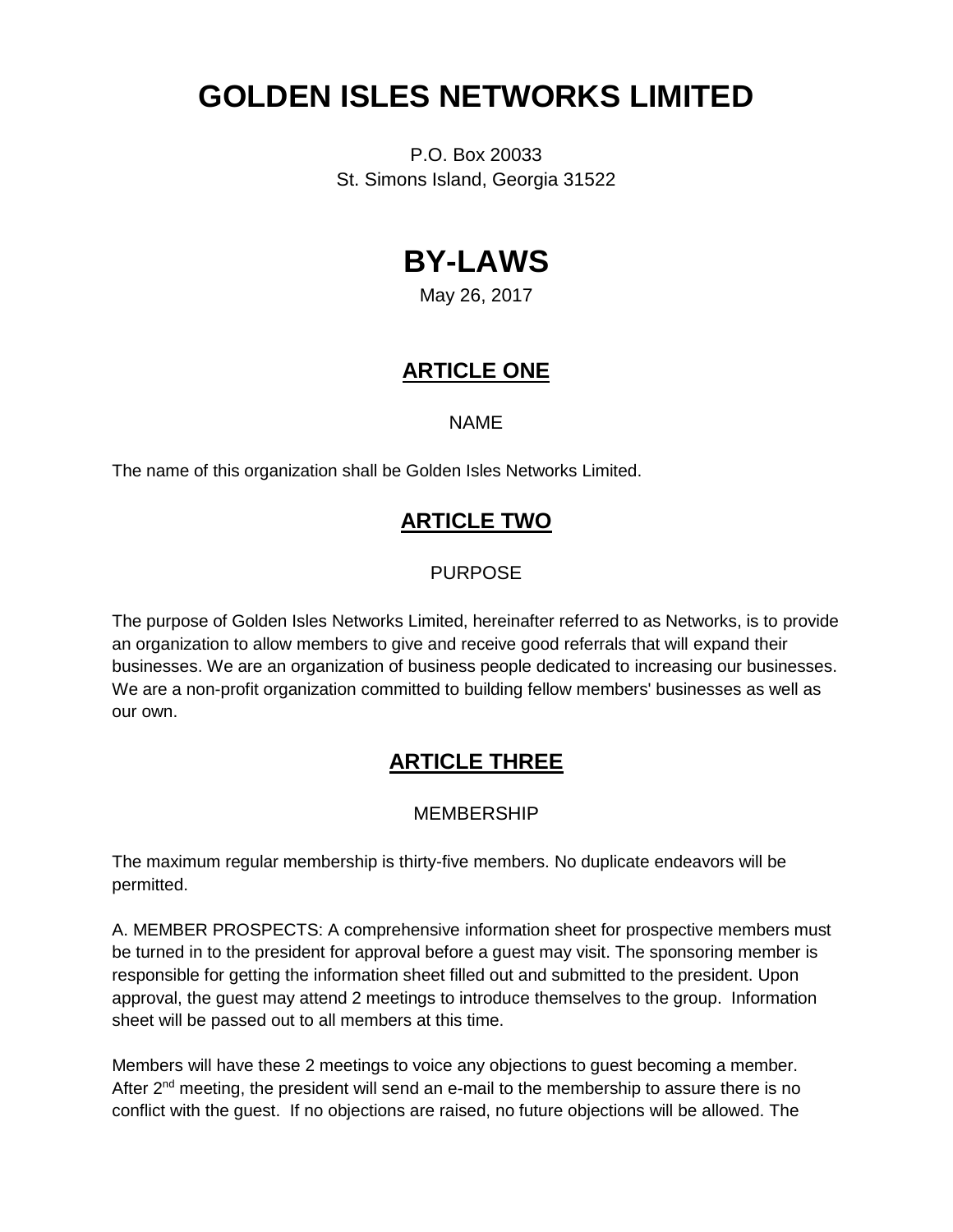guest will then be invited to join group and application will be completed and initiation fee plus dues will be collected. At this point the guest will become a member.

B. MEMBERSHIP: A member as approved by the Board of Directors for a specific business category, having paid their initial fee and all subsequent dues shall have the right to vote on all business matters of the organization and to hold office in the organization.

C. DUAL MEMBERSHIP: Any current member who wishes to promote a second business within the group must complete the guest approval process as outlined above. A maximum of two business relationships is permitted per member.

# **ARTICLE FOUR**

## FEES AND DUES

A. INITIAL FEE: The initial fee for membership will be \$75 for the first year only. In subsequent years there shall be no additional fee unless a member shall have forfeited membership, in which case they shall be treated as a new prospect.

B. MEMBERSHIP DUES: Dues are \$60 per 6 months and are payable January and July. Payment should be mailed to Golden Isles Networks Limited, P.O. Box 20033, St. Simons Island, GA 31522.

C. DELINQUENCY: A member whose dues are not paid to the treasurer by the end of January/July will forfeit membership.

## **ARTICLE FIVE**

#### MEMBERSHIP MEETINGS

A. MEMBERS IN GOOD STANDING: To be in good standing, a member must attend 75% of weekly meetings each month and be current with dues payments. Any member who fails to attend the minimum percentage of meetings will be deemed to be in poor standing and his/her membership can be transferred to an approved applicant. The Vice President will be responsible for informing members in poor standing in writing at the end of each calendar quarter. Two probationary letters will result in membership termination. New members will have a grace period until the beginning of the next quarter after joining the group. Members who must miss a meeting may send a representative for their business in their place; they may not use another networks member to represent them.

B. Members who are tardy; more than five (5) minutes late, will be noted. Two tardy notations will equal one absentee. The Vice President will review tardiness records every quarter and will follow the same action outlined in section A.

C. Members may not change their name from our membership roster to another party's name from their business, in order to accommodate membership for themselves in another networks group.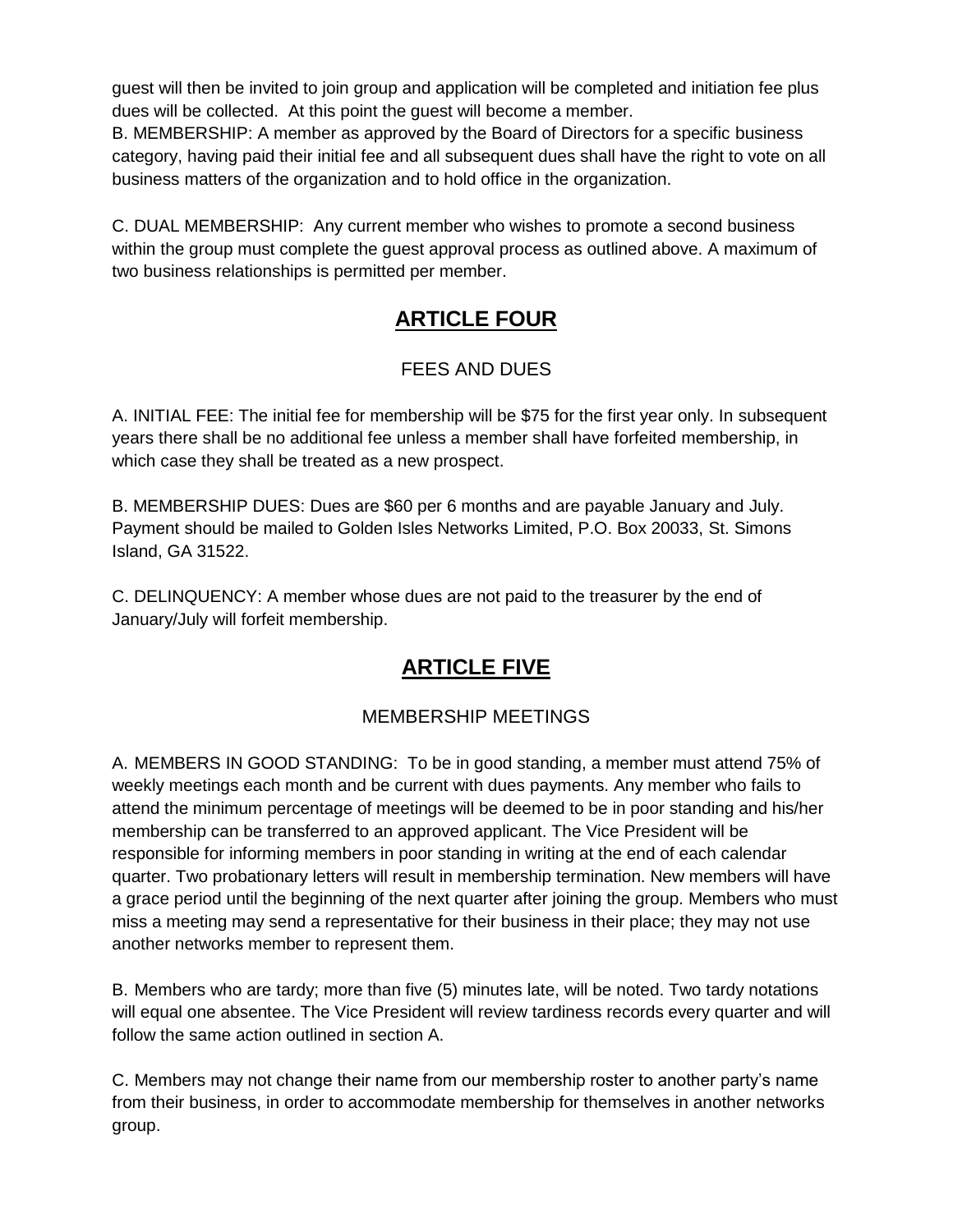D. The Board of Directors may waive attendance requirements for individuals who have an extended illness or valid situation, provided the member provides written notification indicating a desire and intent to continue membership. Dues would need to be paid to reserve the space.

E. Members or their colleague must present a thirty (30) second promotion of their business at the beginning of each meeting and a fifteen (15) minute presentation promotion on a rotational basis.

F. Members will be allowed to promote only that business for which they have joined Networks. Promotion of any other business, public service, cause or belief shall not be permitted unless cleared in advance with the President and included only in the general announcements on his/her meeting schedule.

G. QUORUM VOTE: At all membership meetings fifty (50%) of regular members shall constitute a quorum. No absentee voting shall be permitted. No resolution or business shall be transacted without favorable vote of a majority of the regular members in attendance at the meeting. The President shall not vote except when necessary to break a tie.

## **ARTICLE SIX**

## BOARD OF DIRECTORS

A. NUMBER; GENERAL POWERS; TENURE: The Board of Directors shall consist of seven (7) Regular Members, including the President, Vice-President, Secretary, Treasurer, immediate Past President, and two members-at-large. No one person may hold more than one of these positions at one time. Each shall serve for a term of six (6) calendar months. The Board of Directors shall meet quarterly and additionally as called by the President, but no meeting will be held which is not announced at a regular meeting of the membership within seven (7) days prior to the proposed Board meeting. The Directors shall manage the business and affairs of the organization and may exercise all powers and perform all acts not reserved or required to be performed by the members.

B. REMOVAL: RESIGNATION: A Director may be removed for cause by the following procedure. Written charges specifying sufficient cause which is detrimental to the best interest of the organization shall be filed with the Secretary (or if the Secretary is being charged, then to any other Director) who will give a copy to the Director being charged. Members must be notified in writing at least seven days in advance that the charge is to be discussed and voted upon at the meeting. An affirmative vote of two-thirds (2/3) of the members voting shall be necessary to effect removal.

Any Director may resign at any time upon giving written notice to the President or Secretary. A Director shall also be deemed to have resigned upon missing three consecutive meetings of the Board without good cause, or in the event of becoming otherwise disqualified for membership.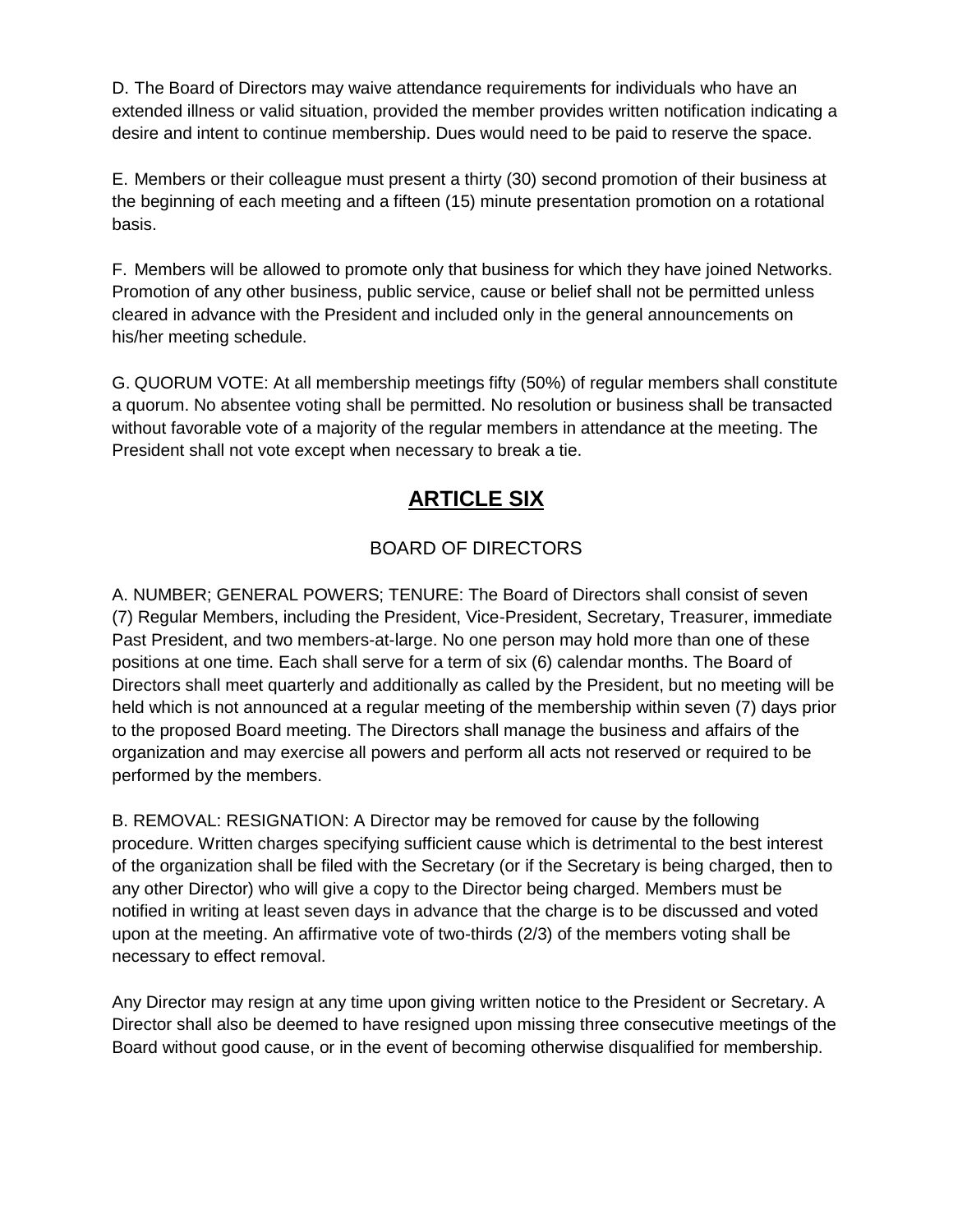# **ARTICLE SEVEN**

#### **OFFICERS**

A. The officers of the organization shall be elected by a majority of the voting members of the organization to serve for a six (6) month term beginning in January or July, except the Treasurer who shall serve for twelve (12) months beginning in January, and shall be a President, Vice-President, Secretary, and Treasurer. They will assume the duties of their respective offices. The officers shall have such powers and duties as from time to time may be delegated by the Board of Directors.

B. If an office is vacated for any reason, the Board of Directors is authorized to nominate a replacement to fill the office for the remainder of the term. This replacement must be approved by a vote of the Regular Membership at the next regular meeting.

C. The primary duties of each officer are as follows.

President

- Conduct each weekly meeting, following a standard agenda
- Act as the official representative of Golden Isles Networks to the Brunswick/Golden Isles Chamber of Commerce and other outside organizations as necessary
- Preside over Board of Directors meetings

Vice President, Membership

- Maintain attendance and tardiness records and notify in writing any members who have violated the attendance requirements at the end of each calendar quarter.
- Notify in writing any members who have been terminated due to consistent attendance violations
- Maintain the organization's membership list and distribute a current list to each member at the beginning of each calendar quarter, or more frequently if necessary
- Conduct weekly meetings when the President is absent

**Treasurer** 

- Receive and deposit all dues and application fees into the organization's checking account
- Track and pay all authorized financial obligations of the organization in a timely manner
- Maintain financial records and report on the group's financial status at each weekly meeting

**Secretary** 

- Record the official minutes of each weekly meeting
- Read the prior week's minutes each week
- Record the minutes of all Directors meetings and review with the full membership at the next regular meeting

Immediate Past President and Directors at Large

- Participate in Directors meetings
- Offer assistance as requested by individual officers